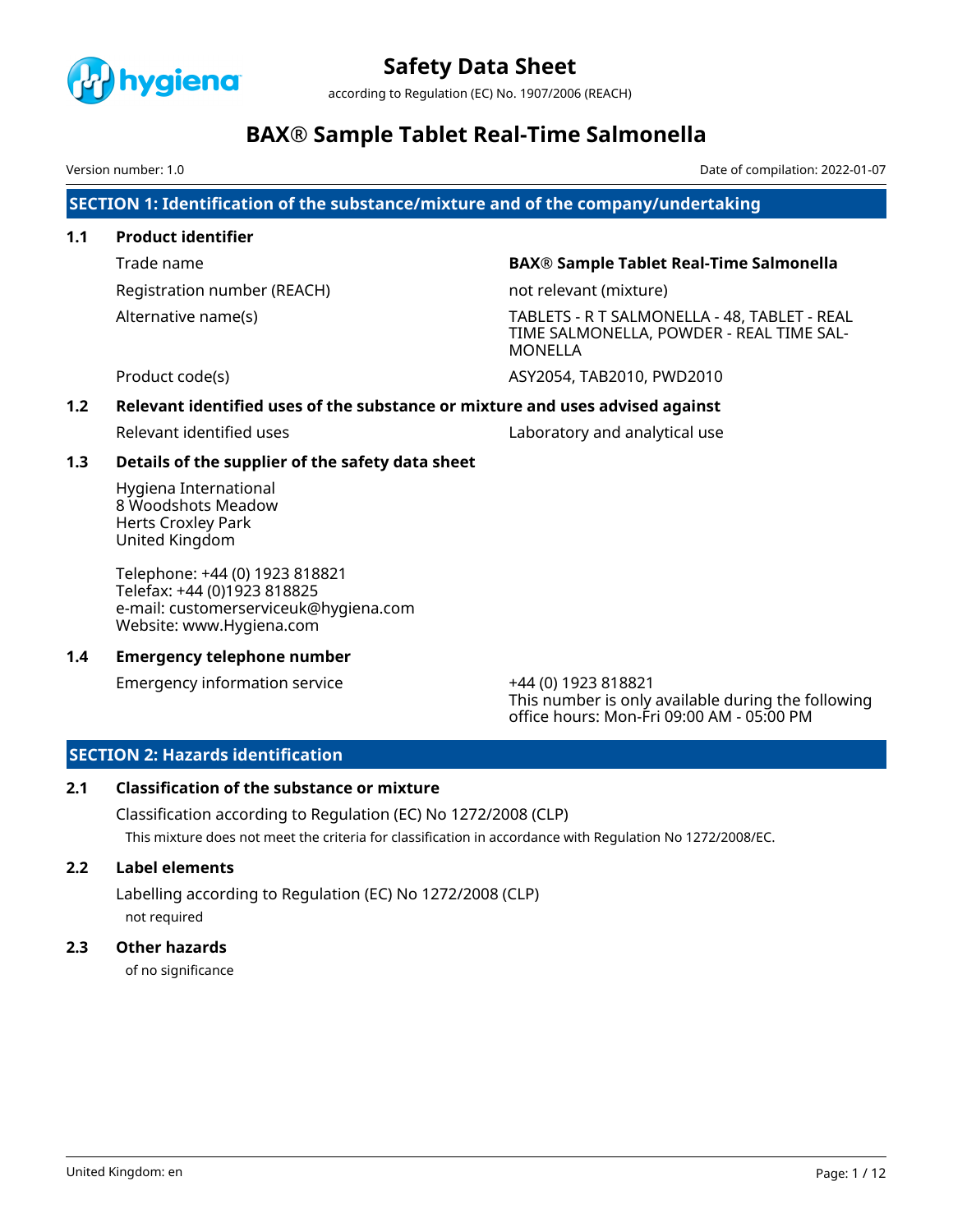

according to Regulation (EC) No. 1907/2006 (REACH)

# **BAX® Sample Tablet Real-Time Salmonella**

Version number: 1.0 Date of compilation: 2022-01-07

# **SECTION 3: Composition/information on ingredients**

# **3.1 Substances**

Not relevant (mixture)

# **3.2 Mixtures**

Description of the mixture

| <b>Name of substance</b>                           | <b>Identifier</b>                      | Wt%          | <b>Classification acc. to GHS</b> | <b>Pictograms</b> |
|----------------------------------------------------|----------------------------------------|--------------|-----------------------------------|-------------------|
| TAQ - PROMEGA GO TAQ                               | CAS No<br>9012-90-2                    | $25 - 50$    |                                   |                   |
| Pyrogen Free Water                                 | CAS No<br>7732-18-5                    | $10 - 25$    |                                   |                   |
| Trehalose Dihydrate                                | CAS No<br>6138-23-4                    | $10 - 25$    |                                   |                   |
|                                                    | EC No<br>202-739-6                     |              |                                   |                   |
| Polyvinylpyrrolidone                               | CAS No<br>9003-39-8                    | $10 - 25$    |                                   |                   |
| <b>DTTP</b>                                        |                                        | $1 - 5$      |                                   |                   |
| <b>DGTP</b>                                        |                                        | $1 - 5$      |                                   |                   |
| <b>DCTP</b>                                        |                                        | $1 - 5$      |                                   |                   |
| <b>DATP</b>                                        |                                        | $1 - 5$      |                                   |                   |
| Carbowax                                           | CAS No<br>25322-68-3                   | $1 - 5$      |                                   |                   |
|                                                    | EC No<br>500-038-2                     |              |                                   |                   |
|                                                    | REACH Reg. No<br>01-2119958801-32-xxxx |              |                                   |                   |
| Surfactamps                                        |                                        | $0.1 - 1$    |                                   |                   |
| SCORPION S 35 - RAW                                |                                        | < 0.1        |                                   |                   |
| SCORPION S761 RAW                                  |                                        | < 0.1        |                                   |                   |
| <b>SCORPION SOLUTION -</b><br>S761C610-5G (100 UM) |                                        | ${}_{0.1}$   |                                   |                   |
| QUASAR 670 NORMALIZING<br><b>DYE</b>               |                                        | ${}_{< 0.1}$ |                                   |                   |
| PRIMER - 4313E - RAW                               |                                        | ${}_{0.1}$   |                                   |                   |
| <b>PRIMER - 4219E</b>                              |                                        | < 0.1        |                                   |                   |
| SCORPION S4219E - RAW                              |                                        | ${}_{< 0.1}$ |                                   |                   |
| Bovine Serum Albumin                               | CAS No<br>9048-46-8                    | < 0.1        |                                   |                   |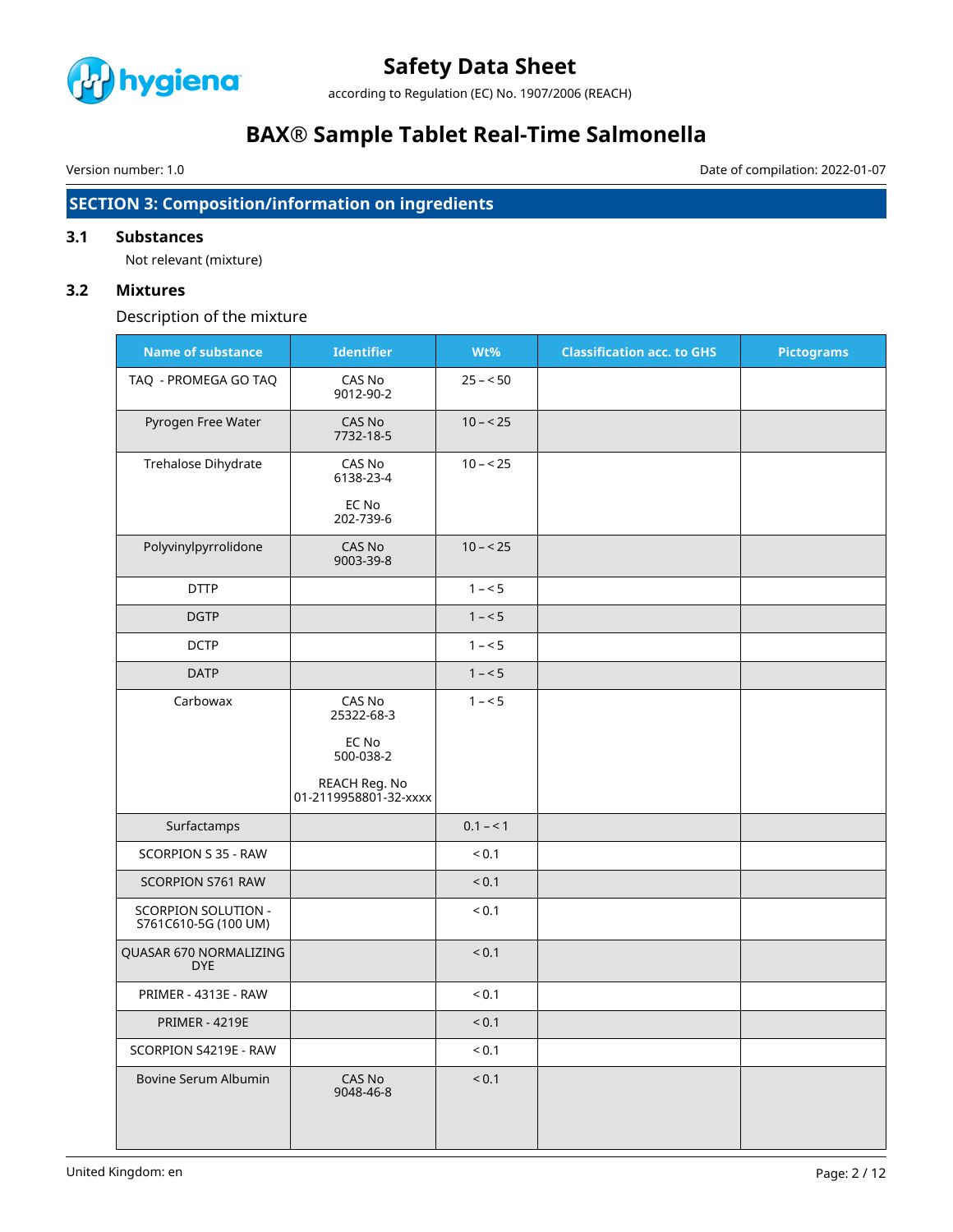

according to Regulation (EC) No. 1907/2006 (REACH)

# **BAX® Sample Tablet Real-Time Salmonella**

Version number: 1.0 Date of compilation: 2022-01-07

| Name of substance       | <b>Identifier</b>                                          | $Wt\%$     | <b>Classification acc. to GHS</b> | <b>Pictograms</b> |
|-------------------------|------------------------------------------------------------|------------|-----------------------------------|-------------------|
| <b>Tris</b>             | CAS No<br>77-86-1                                          | < 0.1      |                                   |                   |
| EDTA disodium dihydrate | CAS No<br>6381-92-6<br>EC No<br>205-358-3<br>REACH Reg. No | < 0.1      |                                   |                   |
| SYNTHETIC OLIGO-SSV40   |                                                            | ${}_{0.1}$ |                                   |                   |

For full text of abbreviations: see SECTION 16.

### **SECTION 4: First aid measures**

#### **4.1 Description of first aid measures**

#### General notes

Do not leave affected person unattended. Remove victim out of the danger area. Keep affected person warm, still and covered. Take off immediately all contaminated clothing. In all cases of doubt, or when symptoms persist, seek medical advice. In case of unconsciousness place person in the recovery position. Never give anything by mouth.

#### Following inhalation

If breathing is irregular or stopped, immediately seek medical assistance and start first aid actions. Provide fresh air.

#### Following skin contact

Wash with plenty of soap and water.

#### Following eye contact

Remove contact lenses, if present and easy to do. Continue rinsing. Irrigate copiously with clean, fresh water for at least 10 minutes, holding the eyelids apart.

#### Following ingestion

Rinse mouth with water (only if the person is conscious). Do NOT induce vomiting.

### **4.2 Most important symptoms and effects, both acute and delayed**

Symptoms and effects are not known to date.

#### **4.3 Indication of any immediate medical attention and special treatment needed**

none

# **SECTION 5: Firefighting measures**

# **5.1 Extinguishing media**

Suitable extinguishing media Water, Foam, ABC-powder

Unsuitable extinguishing media

Water jet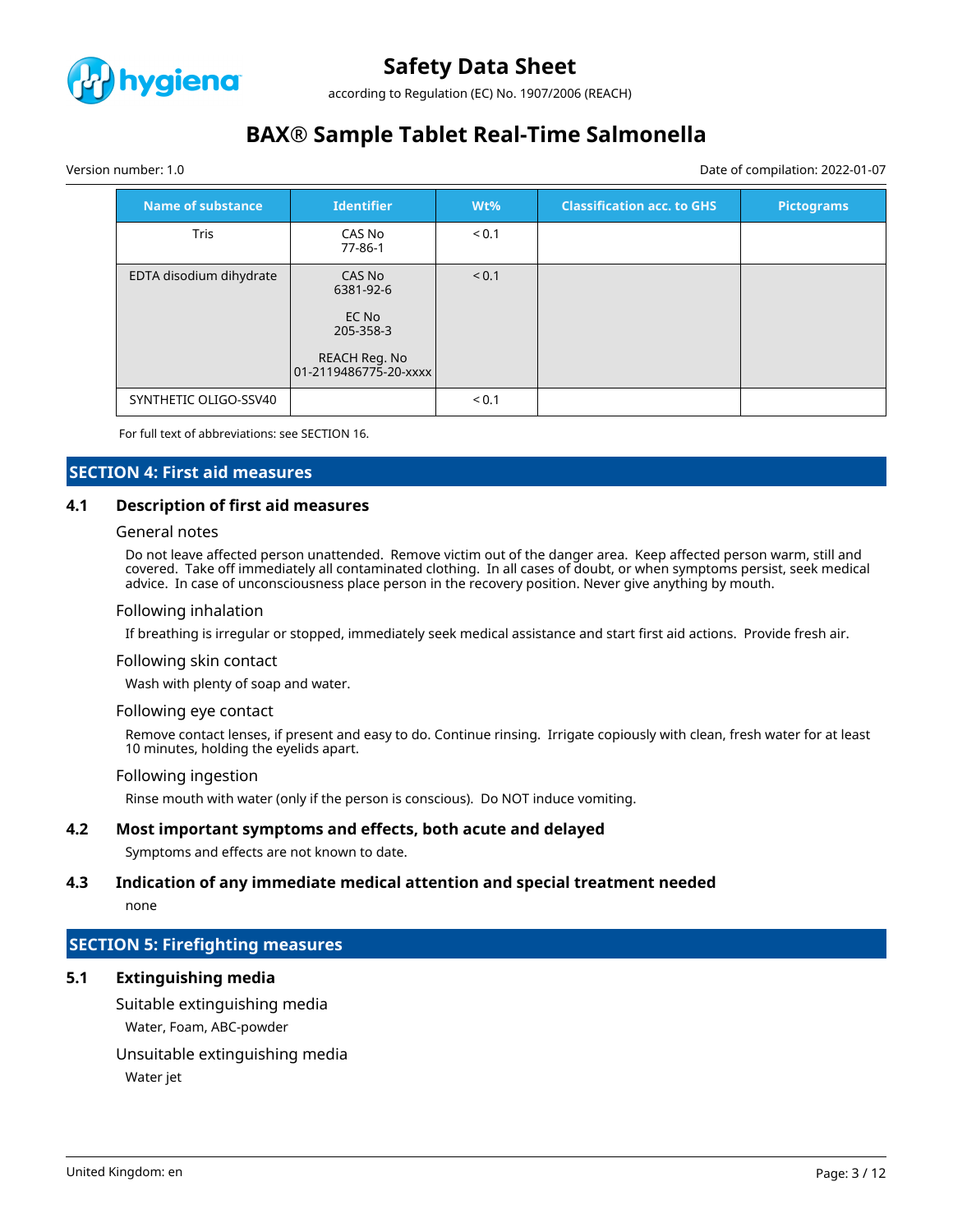

according to Regulation (EC) No. 1907/2006 (REACH)

# **BAX® Sample Tablet Real-Time Salmonella**

Version number: 1.0 Date of compilation: 2022-01-07

## **5.2 Special hazards arising from the substance or mixture**

Hazardous combustion products

Nitrogen oxides (NOx), Carbon monoxide (CO), Carbon dioxide (CO2)

### **5.3 Advice for firefighters**

In case of fire and/or explosion do not breathe fumes. Co-ordinate firefighting measures to the fire surroundings. Do not allow firefighting water to enter drains or water courses. Collect contaminated firefighting water separately. Fight fire with normal precautions from a reasonable distance.

## **SECTION 6: Accidental release measures**

#### **6.1 Personal precautions, protective equipment and emergency procedures**

For non-emergency personnel

Remove persons to safety.

#### For emergency responders

Wear breathing apparatus if exposed to vapours/dust/spray/gases.

#### **6.2 Environmental precautions**

Keep away from drains, surface and ground water. Retain contaminated washing water and dispose of it.

#### **6.3 Methods and material for containment and cleaning up**

#### Advice on how to contain a spill

Covering of drains, Take up mechanically

Advice on how to clean up a spill

Take up mechanically.

Other information relating to spills and releases

Place in appropriate containers for disposal. Ventilate affected area.

#### **6.4 Reference to other sections**

Hazardous combustion products: see section 5. Personal protective equipment: see section 8. Incompatible materials: see section 10. Disposal considerations: see section 13.

# **SECTION 7: Handling and storage**

#### **7.1 Precautions for safe handling**

#### Recommendations

- Measures to prevent fire as well as aerosol and dust generation

Use local and general ventilation. Use only in well-ventilated areas. Ground/bond container and receiving equipment.

- Specific notes/details

Dust deposits may accumulate on all deposition surfaces in a technical room. The product in the delivered form is not dust explosion capable; the enrichment of fine dust however leads to the danger of dust explosion.

#### Advice on general occupational hygiene

Wash hands after use. Do not eat, drink and smoke in work areas. Remove contaminated clothing and protective equipment before entering eating areas. Never keep food or drink in the vicinity of chemicals. Never place chemicals in containers that are normally used for food or drink. Keep away from food, drink and animal feedingstuffs.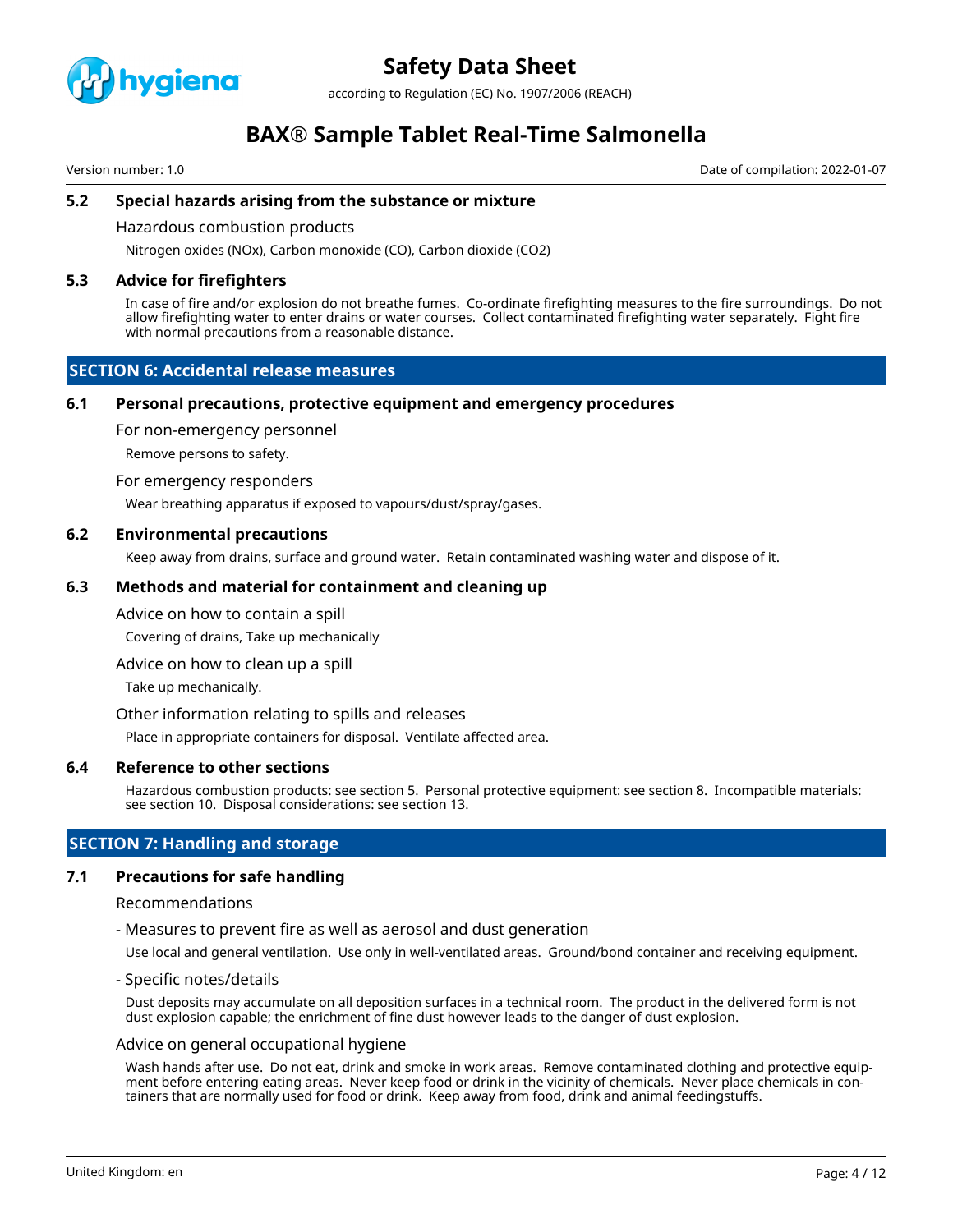

according to Regulation (EC) No. 1907/2006 (REACH)

# **BAX® Sample Tablet Real-Time Salmonella**

Version number: 1.0 Date of compilation: 2022-01-07

# **7.2 Conditions for safe storage, including any incompatibilities**

Managing of associated risks

- Explosive atmospheres

Removal of dust deposits.

Control of effects

Protect against external exposure, such as frost

# **7.3 Specific end use(s)**

See section 16 for a general overview.

# **SECTION 8: Exposure controls/personal protection**

### **8.1 Control parameters**

This information is not available.

|  | Relevant DNELs of components of the mixture |
|--|---------------------------------------------|
|--|---------------------------------------------|

| <b>Name of substance</b>     | <b>CAS No</b> | <b>Endpoint</b> | <b>Threshold</b><br>level     | <b>Protection goal,</b><br>route of exposure | <b>Used in</b>    | <b>Exposure time</b>            |
|------------------------------|---------------|-----------------|-------------------------------|----------------------------------------------|-------------------|---------------------------------|
| Carbowax                     | 25322-68-3    | <b>DNEL</b>     | 40.2 mg/m <sup>3</sup>        | human, inhalatory                            | worker (industry) | chronic - systemic ef-<br>fects |
| Carbowax                     | 25322-68-3    | <b>DNEL</b>     | $112 \text{ mg/kg}$<br>bw/day | human, dermal                                | worker (industry) | chronic - systemic ef-<br>fects |
| EDTA disodium di-<br>hydrate | 6381-92-6     | <b>DNEL</b>     | $1.5 \text{ mg/m}^3$          | human, inhalatory                            | worker (industry) | chronic - systemic ef-<br>fects |
| EDTA disodium di-<br>hydrate | 6381-92-6     | <b>DNEL</b>     | $3 \text{ mg/m}^3$            | human, inhalatory                            | worker (industry) | acute - systemic ef-<br>fects   |
| EDTA disodium di-<br>hydrate | 6381-92-6     | <b>DNEL</b>     | 1.5 mg/m <sup>3</sup>         | human, inhalatory                            | worker (industry) | chronic - local effects         |
| EDTA disodium di-<br>hydrate | 6381-92-6     | <b>DNEL</b>     | $3 \text{ mg/m}^3$            | human, inhalatory                            | worker (industry) | acute - local effects           |

| Relevant PNECs of components of the mixture |               |                 |                           |                   |                                       |                                                         |
|---------------------------------------------|---------------|-----------------|---------------------------|-------------------|---------------------------------------|---------------------------------------------------------|
| <b>Name of substance</b>                    | <b>CAS No</b> | <b>Endpoint</b> | <b>Threshold</b><br>level | <b>Organism</b>   | <b>Environmental com-</b><br>partment | <b>Exposure time</b>                                    |
| Carbowax                                    | 25322-68-3    | <b>PNEC</b>     | 0.2739/                   | aquatic organisms | freshwater                            | short-term (single in-<br>stance)                       |
| Carbowax                                    | 25322-68-3    | <b>PNEC</b>     | $27.3 \text{ mg}$ /       | aquatic organisms | marine water                          | short-term (single in-<br>stance)                       |
| Carbowax                                    | 25322-68-3    | <b>PNEC</b>     | 1,030 $mg/_{kq}$          | aquatic organisms |                                       | freshwater sediment   short-term (single in-<br>stance) |
| Carbowax                                    | 25322-68-3    | <b>PNEC</b>     | 103 $mg/kq$               | aquatic organisms | marine sediment                       | short-term (single in-<br>stance)                       |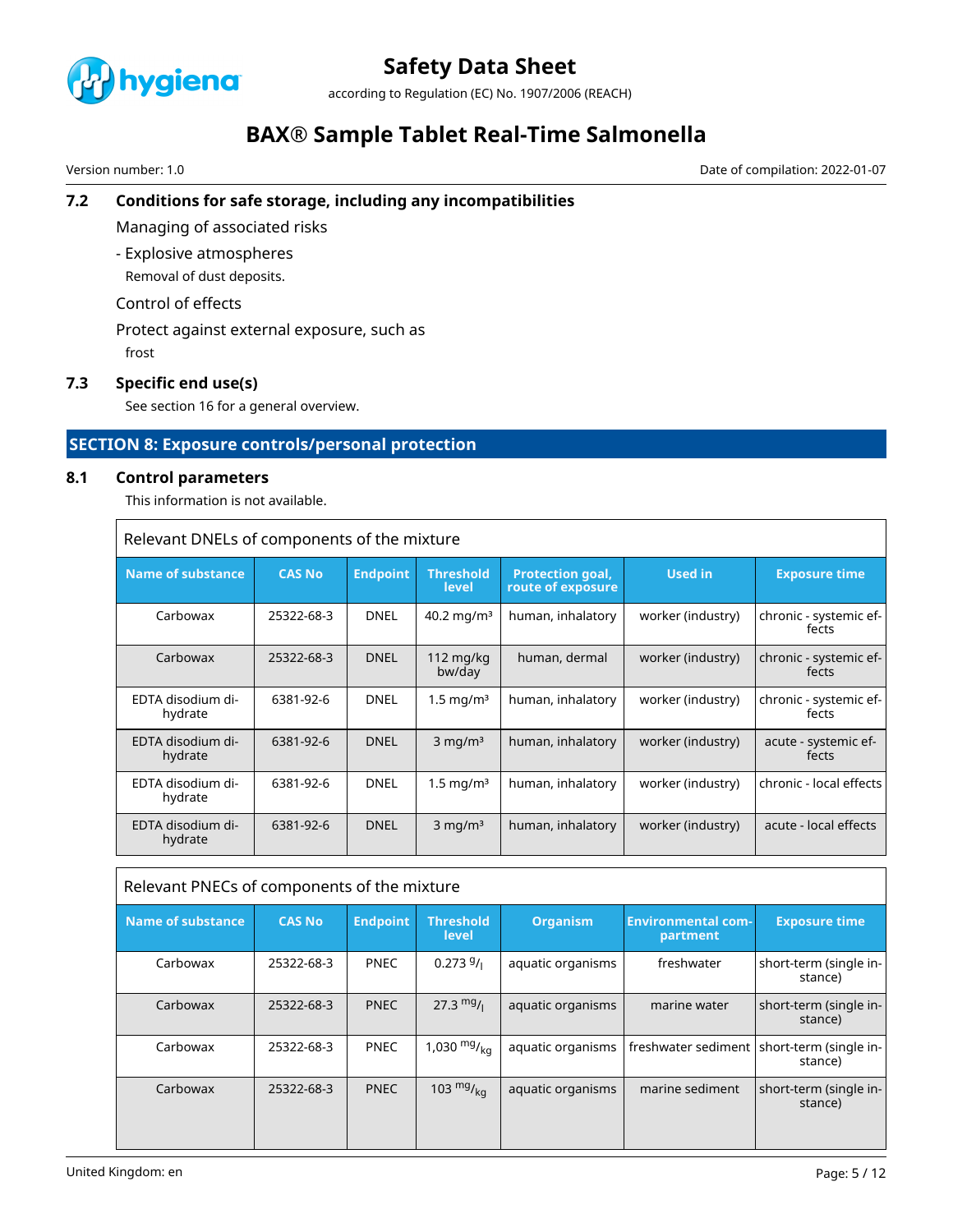

according to Regulation (EC) No. 1907/2006 (REACH)

# **BAX® Sample Tablet Real-Time Salmonella**

Version number: 1.0 Date of compilation: 2022-01-07

| Relevant PNECs of components of the mixture |               |                 |                           |                            |                                       |                                   |
|---------------------------------------------|---------------|-----------------|---------------------------|----------------------------|---------------------------------------|-----------------------------------|
| <b>Name of substance</b>                    | <b>CAS No</b> | <b>Endpoint</b> | <b>Threshold</b><br>level | <b>Organism</b>            | <b>Environmental com-</b><br>partment | <b>Exposure time</b>              |
| Carbowax                                    | 25322-68-3    | <b>PNEC</b>     | 46.4 $mg/kq$              | terrestrial organ-<br>isms | soil                                  | short-term (single in-<br>stance) |
| EDTA disodium di-<br>hydrate                | 6381-92-6     | <b>PNEC</b>     | $2.5 \frac{mg}{l}$        | aquatic organisms          | freshwater                            | short-term (single in-<br>stance) |
| EDTA disodium di-<br>hydrate                | 6381-92-6     | <b>PNEC</b>     | $0.25 \text{ mg}$ /       | aquatic organisms          | marine water                          | short-term (single in-<br>stance) |
| EDTA disodium di-<br>hydrate                | 6381-92-6     | <b>PNEC</b>     | 50 $mg/1$                 | aquatic organisms          | sewage treatment<br>plant (STP)       | short-term (single in-<br>stance) |
| EDTA disodium di-<br>hydrate                | 6381-92-6     | <b>PNEC</b>     | 1.1 $mg/_{kq}$            | terrestrial organ-<br>isms | soil                                  | short-term (single in-<br>stance) |

# **8.2 Exposure controls**

Appropriate engineering controls

General ventilation.

Individual protection measures (personal protective equipment)

Eye/face protection

Wear eye/face protection.

Skin protection

- Hand protection

Wear protective gloves.

- Other protection measures

Take recovery periods for skin regeneration. Preventive skin protection (barrier creams/ointments) is recommended. Wash hands thoroughly after handling.

### Respiratory protection

In case of inadequate ventilation wear respiratory protection.

### Environmental exposure controls

Use appropriate container to avoid environmental contamination. Keep away from drains, surface and ground water.

# **SECTION 9: Physical and chemical properties**

# **9.1 Information on basic physical and chemical properties**

| Physical state               | solid          |
|------------------------------|----------------|
| . Colour                     | not determined |
| Odour                        | characteristic |
| Melting point/freezing point | not determined |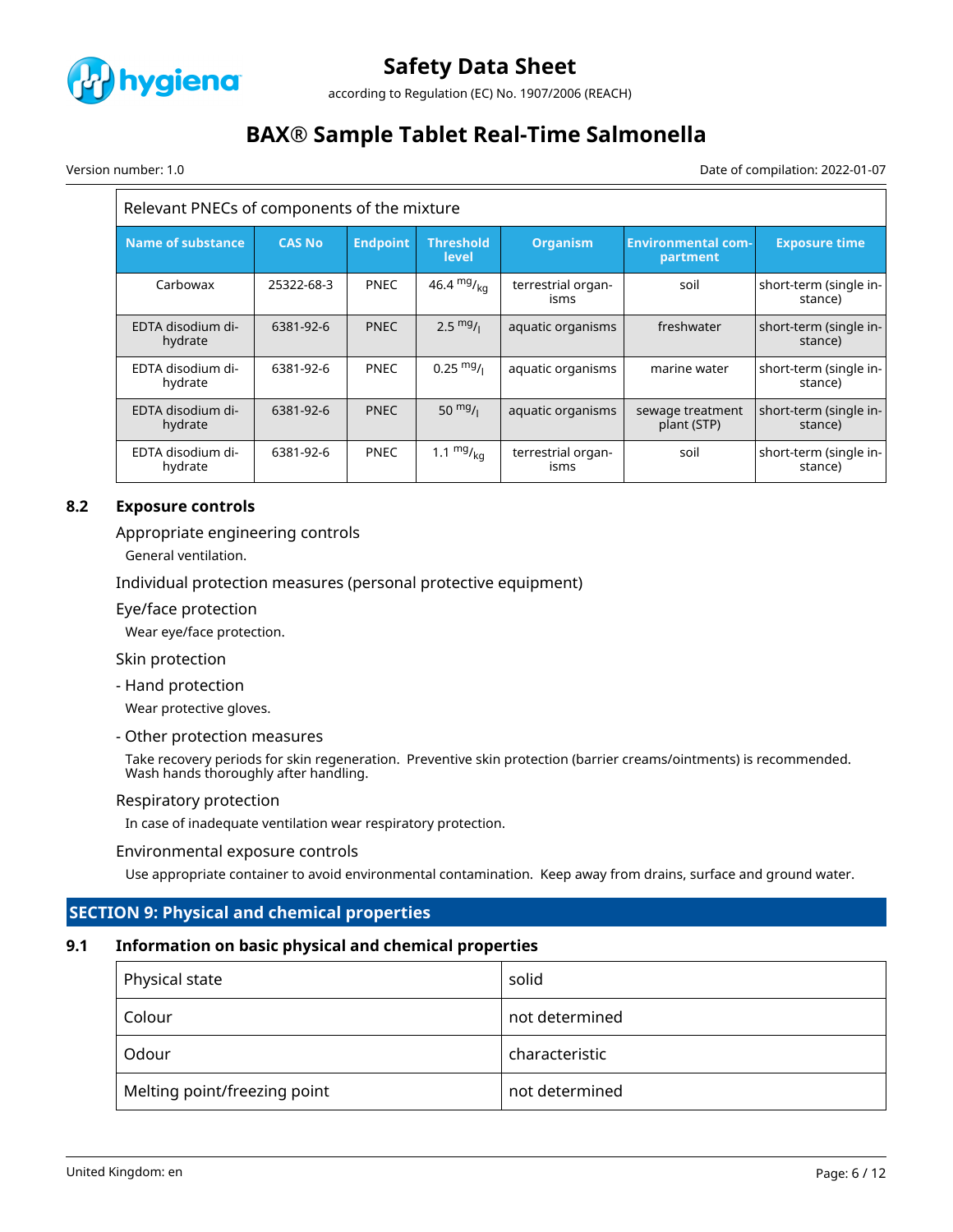

according to Regulation (EC) No. 1907/2006 (REACH)

# **BAX® Sample Tablet Real-Time Salmonella**

Version number: 1.0 Date of compilation: 2022-01-07

| Boiling point or initial boiling point and boiling<br>range | 205.7 °C at 977.6 hPa                                        |
|-------------------------------------------------------------|--------------------------------------------------------------|
| Flammability                                                | this material is combustible, but will not ignite<br>readily |
| Lower and upper explosion limit                             | not determined                                               |
| Flash point                                                 | not applicable                                               |
| Auto-ignition temperature                                   | not determined                                               |
| Decomposition temperature                                   | not relevant                                                 |
| pH (value)                                                  | not applicable                                               |
| Kinematic viscosity                                         | not relevant                                                 |
| Solubility(ies)                                             | not determined                                               |

# Partition coefficient

| Partition coefficient n-octanol/water (log value) | this information is not available |
|---------------------------------------------------|-----------------------------------|
|---------------------------------------------------|-----------------------------------|

| <sup>.</sup> pressure<br>.<br>vapour .<br>----- | 20°C<br>D-0<br>$\overline{\phantom{a}}$<br>$-+$<br>Ν.<br>$\sim$<br>$\sim$<br>- - |
|-------------------------------------------------|----------------------------------------------------------------------------------|
|-------------------------------------------------|----------------------------------------------------------------------------------|

# Density and/or relative density

| Density                 | not determined                                |
|-------------------------|-----------------------------------------------|
| Relative vapour density | information on this property is not available |

| ⊺ Par.<br>ah axaataxiatisa<br>p characteristics i<br>TICIP . | no<br>o data available |
|--------------------------------------------------------------|------------------------|
|--------------------------------------------------------------|------------------------|

## **9.2 Other information**

|  | $^\dagger$ Information with regard to physical hazard classes $\, \vert$ hazard classes acc. to GHS (physical hazards): not<br>relevant |
|--|-----------------------------------------------------------------------------------------------------------------------------------------|
|--|-----------------------------------------------------------------------------------------------------------------------------------------|

Other safety characteristics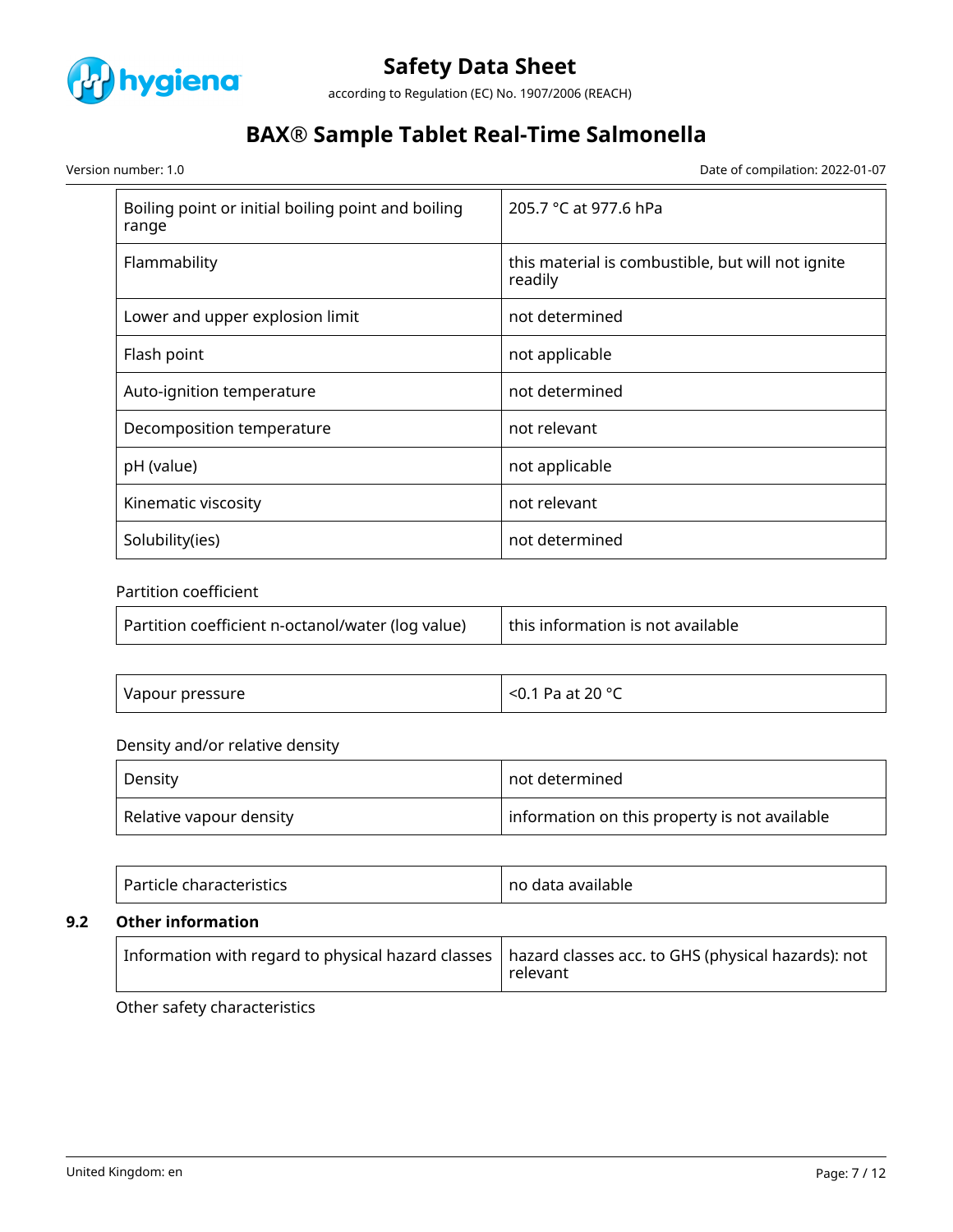

according to Regulation (EC) No. 1907/2006 (REACH)

# **BAX® Sample Tablet Real-Time Salmonella**

Version number: 1.0 Date of compilation: 2022-01-07

| Solvent content                      | 58.17 %                                                                           |
|--------------------------------------|-----------------------------------------------------------------------------------|
| Solid content                        | 25.63 %                                                                           |
| Temperature class (EU, acc. to ATEX) | T2 (maximum permissible surface temperature on the equipment:<br>$300^{\circ}$ C) |

# **SECTION 10: Stability and reactivity**

#### **10.1 Reactivity**

Concerning incompatibility: see below "Conditions to avoid" and "Incompatible materials".

#### **10.2 Chemical stability**

The material is stable under normal ambient and anticipated storage and handling conditions of temperature and pressure.

#### **10.3 Possibility of hazardous reactions**

No known hazardous reactions.

#### **10.4 Conditions to avoid**

There are no specific conditions known which have to be avoided.

Hints to prevent fire or explosion

The product in the delivered form is not dust explosion capable; the enrichment of fine dust however leads to the danger of dust explosion.

#### **10.5 Incompatible materials**

**Oxidisers** 

#### **10.6 Hazardous decomposition products**

Reasonably anticipated hazardous decomposition products produced as a result of use, storage, spill and heating are not known. Hazardous combustion products: see section 5.

# **SECTION 11: Toxicological information**

### **11.1 Information on hazard classes as defined in Regulation (EC) No 1272/2008**

Test data are not available for the complete mixture.

#### Classification procedure

The method for classification of the mixture is based on ingredients of the mixture (additivity formula).

### **Classification according to GHS (1272/2008/EC, CLP)**

This mixture does not meet the criteria for classification in accordance with Regulation No 1272/2008/EC.

#### Acute toxicity

Shall not be classified as acutely toxic.

#### Skin corrosion/irritation

Shall not be classified as corrosive/irritant to skin.

#### Serious eye damage/eye irritation

Shall not be classified as seriously damaging to the eye or eye irritant.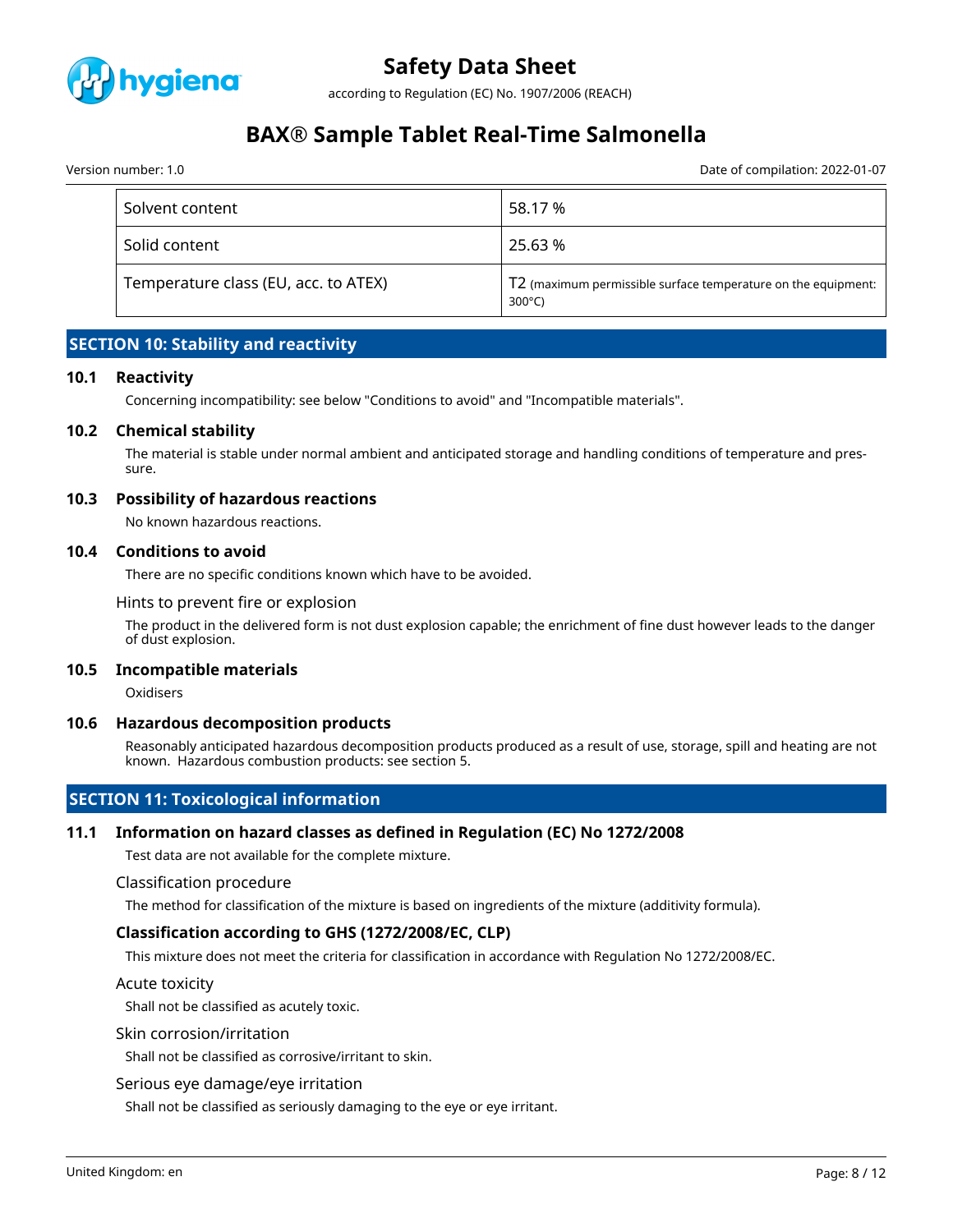

according to Regulation (EC) No. 1907/2006 (REACH)

# **BAX® Sample Tablet Real-Time Salmonella**

Version number: 1.0 Date of compilation: 2022-01-07

Respiratory or skin sensitisation

Shall not be classified as a respiratory or skin sensitiser.

## Germ cell mutagenicity

Shall not be classified as germ cell mutagenic.

### Carcinogenicity

Shall not be classified as carcinogenic.

### Reproductive toxicity

Shall not be classified as a reproductive toxicant.

### Specific target organ toxicity - single exposure

Shall not be classified as a specific target organ toxicant (single exposure).

### Specific target organ toxicity - repeated exposure

Shall not be classified as a specific target organ toxicant (repeated exposure).

### Aspiration hazard

Shall not be classified as presenting an aspiration hazard.

## **11.2 Information on other hazards**

There is no additional information.

# **SECTION 12: Ecological information**

# **12.1 Toxicity**

Shall not be classified as hazardous to the aquatic environment.

# **12.2 Persistence and degradability**

Data are not available.

### **12.3 Bioaccumulative potential**

Data are not available.

### **12.4 Mobility in soil**

Data are not available.

# **12.5 Results of PBT and vPvB assessment**

Data are not available.

# **12.6 Endocrine disrupting properties**

None of the ingredients are listed.

# **12.7 Other adverse effects**

Data are not available.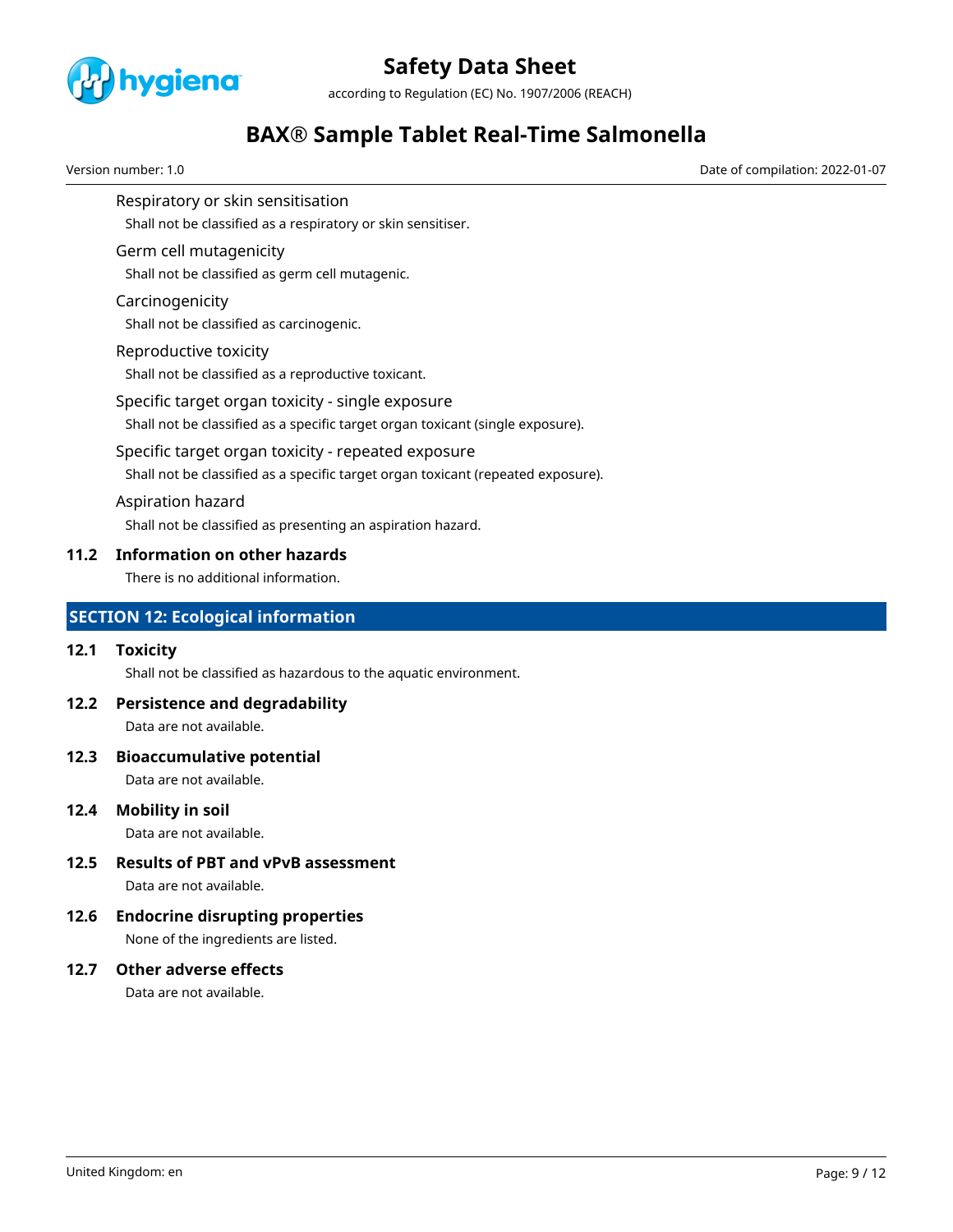

according to Regulation (EC) No. 1907/2006 (REACH)

# **BAX® Sample Tablet Real-Time Salmonella**

Version number: 1.0 Date of compilation: 2022-01-07

# **SECTION 13: Disposal considerations**

### **13.1 Waste treatment methods**

Sewage disposal-relevant information

Do not empty into drains. Avoid release to the environment. Refer to special instructions/safety data sheets.

#### Waste treatment of containers/packagings

Completely emptied packages can be recycled. Handle contaminated packages in the same way as the substance itself.

#### **Remarks**

Please consider the relevant national or regional provisions. Waste shall be separated into the categories that can be handled separately by the local or national waste management facilities.

## **SECTION 14: Transport information**

**14.1 UN number or ID number not subject to transport regulations** 

- **14.2 UN proper shipping name** not relevant
- **14.3 Transport hazard class(es)** none
- **14.4 Packing group not assigned**
- 

**14.5 Environmental hazards** non-environmentally hazardous acc. to the dangerous goods regulations

### **14.6 Special precautions for user**

There is no additional information.

# **14.7 Maritime transport in bulk according to IMO instruments**

The cargo is not intended to be carried in bulk.

### **Information for each of the UN Model Regulations**

## **Transport of dangerous goods by road, rail and inland waterway (ADR/RID/ADN) - Additional information**

Not subject to ADR, RID and ADN.

# **International Maritime Dangerous Goods Code (IMDG) - Additional information**

Not subject to IMDG.

# **International Civil Aviation Organization (ICAO-IATA/DGR) - Additional information** Not subject to ICAO-IATA.

# **SECTION 15: Regulatory information**

**15.1 Safety, health and environmental regulations/legislation specific for the substance or mixture Relevant provisions of the European Union (EU)**

# **Restrictions according to REACH, Annex XVII**

none of the ingredients are listed

# **List of substances subject to authorisation (REACH, Annex XIV) / SVHC - candidate list**

none of the ingredients are listed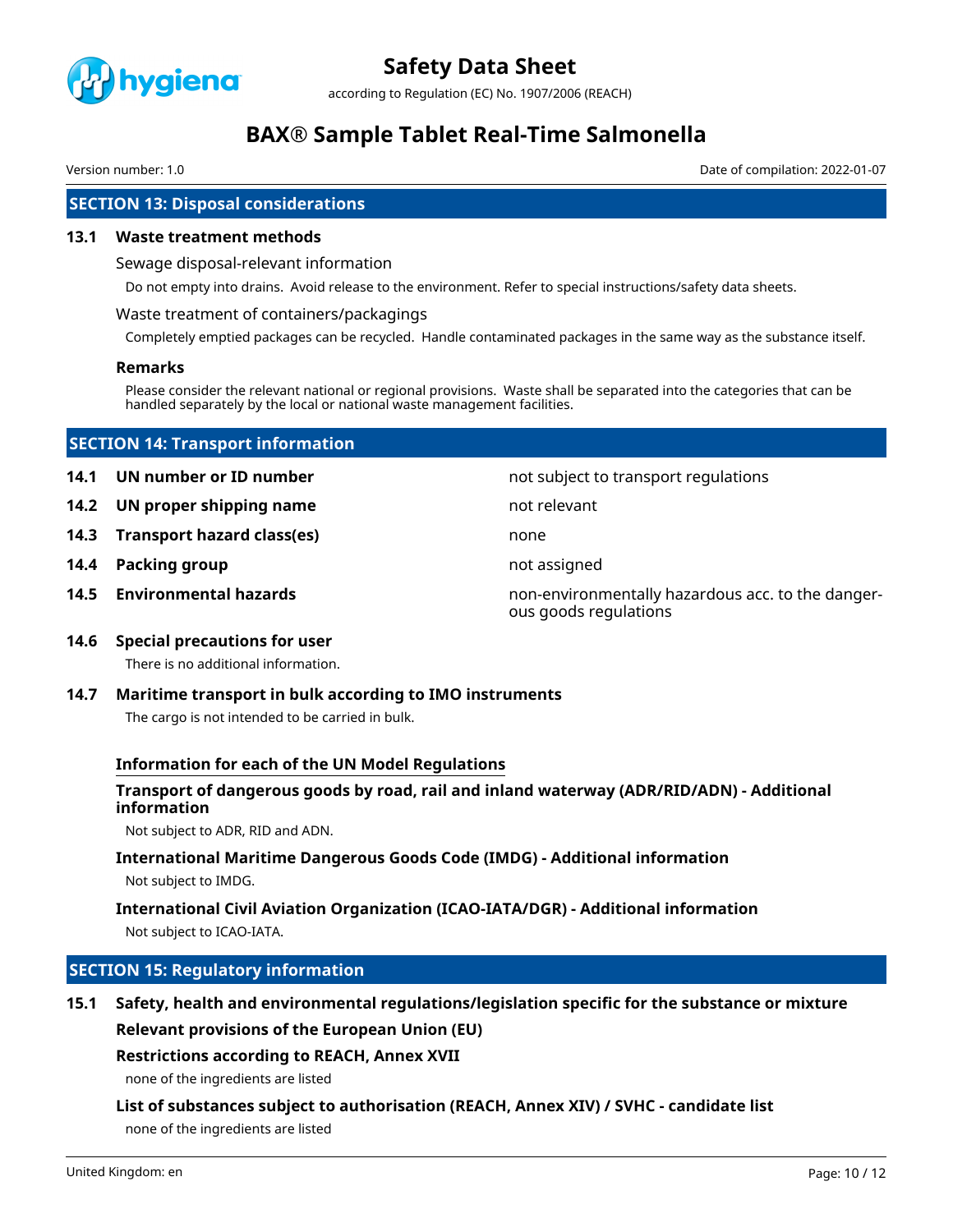

according to Regulation (EC) No. 1907/2006 (REACH)

# **BAX® Sample Tablet Real-Time Salmonella**

Version number: 1.0 Date of compilation: 2022-01-07

| <b>Deco-Paint Directive</b>          |         |
|--------------------------------------|---------|
| VOC content                          | 58.17 % |
| Inductival Emiccians Diroctive (IED) |         |

### **Industrial Emissions Directive (IED)**

VOC content  $\vert$  56.82 %

### **Directive on the restriction of the use of certain hazardous substances in electrical and electronic equipment (RoHS)**

none of the ingredients are listed

## **Regulation concerning the establishment of a European Pollutant Release and Transfer Register (PRTR)**

none of the ingredients are listed

## **Water Framework Directive (WFD)**

| List of pollutants (WFD) |               |           |                |
|--------------------------|---------------|-----------|----------------|
| Name of substance        | <b>CAS No</b> | Listed in | <b>Remarks</b> |
| EDTA disodium dihydrate  |               | A)        |                |

Legend

 $\overline{A}$  Indicative list of the main pollutants

# **Regulation on persistent organic pollutants (POP)**

None of the ingredients are listed.

### **15.2 Chemical Safety Assessment**

Chemical safety assessments for substances in this mixture were not carried out.

# **SECTION 16: Other information**

#### **Abbreviations and acronyms**

| Abbr.         | <b>Descriptions of used abbreviations</b>                                                                                                                                                                                     |
|---------------|-------------------------------------------------------------------------------------------------------------------------------------------------------------------------------------------------------------------------------|
| <b>ADN</b>    | Accord européen relatif au transport international des marchandises dangereuses par voies de navigation<br>intérieures (European Agreement concerning the International Carriage of Dangerous Goods by Inland Wa-<br>terways) |
| <b>ADR</b>    | Accord relatif au transport international des marchandises dangereuses par route (Agreement concerning<br>the International Carriage of Dangerous Goods by Road)                                                              |
| CAS           | Chemical Abstracts Service (service that maintains the most comprehensive list of chemical substances)                                                                                                                        |
| <b>CLP</b>    | Regulation (EC) No 1272/2008 on classification, labelling and packaging of substances and mixtures                                                                                                                            |
| DGR.          | Dangerous Goods Regulations (see IATA/DGR)                                                                                                                                                                                    |
| <b>DNEL</b>   | Derived No-Effect Level                                                                                                                                                                                                       |
| EC No         | The EC Inventory (EINECS, ELINCS and the NLP-list) is the source for the seven-digit EC number, an identifier<br>of substances commercially available within the EU (European Union)                                          |
| <b>EINECS</b> | European Inventory of Existing Commercial Chemical Substances                                                                                                                                                                 |